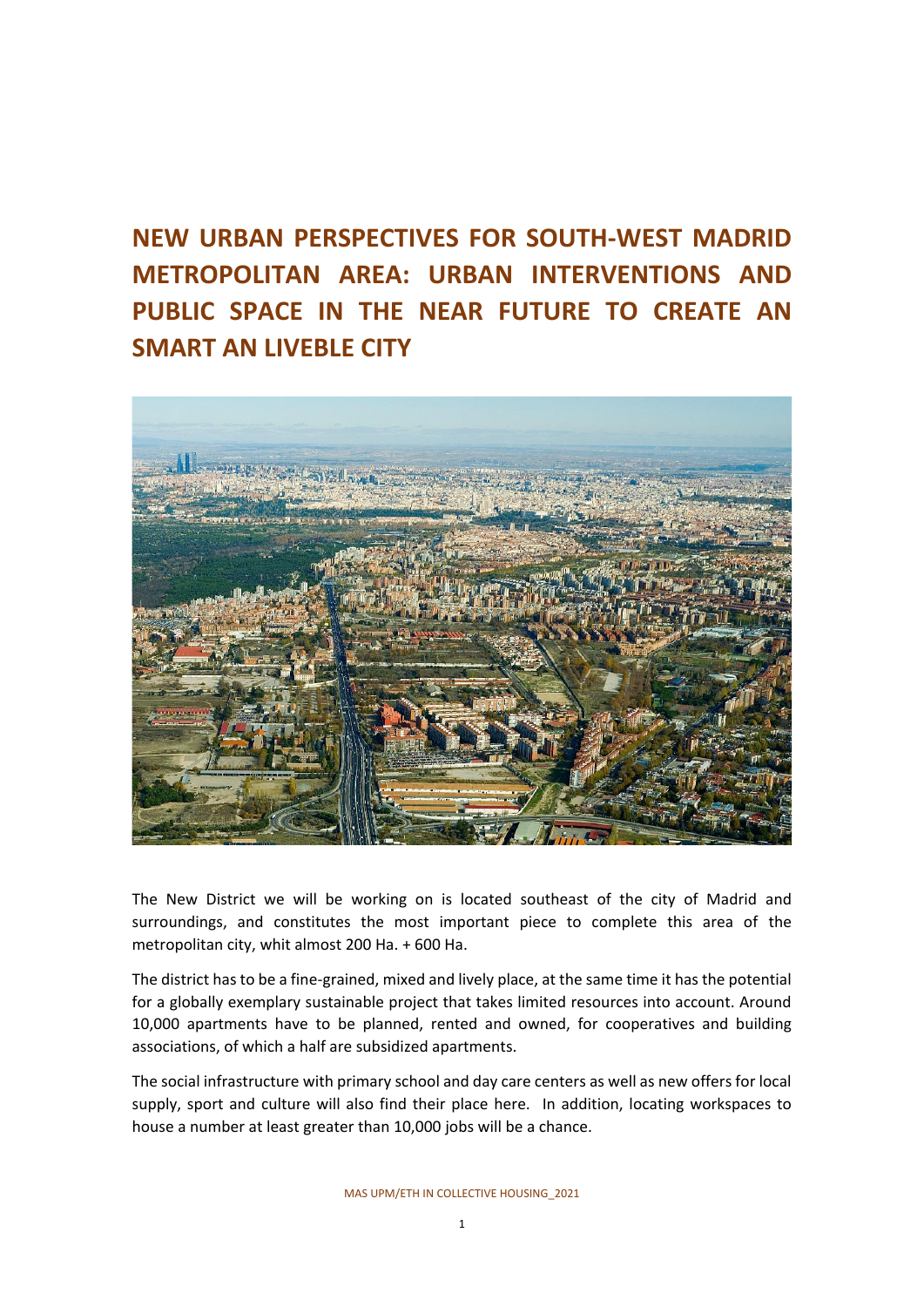The noise from the road A5, one of the most important access to Madrid city from the east of the metropolitan area, and other residential sectors in arounds makes it more difficult to create or built more apartments if there is not a solution implemented to convert this road axis into a principal street.

Close to the New District, a large green area of around 1,700 hectares called Casa de Campo, are expected to be fully integrated in the city, which invite for leisure and sports use.

We will work in the urban scale as a tool that challenges people to choose a more sustainable, more social, more liveable future as a chance for the future. We will work in the value of urban density to prevent the land-consuming sprawl of Madrid city and its peripheries.

#### **Introduction: a look at history**

The Extremadura highway (A5) is the backbone of the neighborhoods that extend to the southwest of Madrid, in the district of Latina: Batán, Puerta del Ángel, Aluche, Campamento, Cuatro Vientos, Alcorcón …

They have all grown around this main road. Looking back, we can establish a chronology of its transformation. Much of this territory belonged to the municipalities of Carabanchel Alto and Bajo, until its definitive annexation to the city of Madrid in 1948. It was a place of pasture and agricultural use that was urbanizing at the rate that marked the growth of the city, and also the infrastructures.

Natural roads gradually gave way to streets, railways, and highways. At the other end remains the natural border of Casa de Campo.

Further away from the city, the barracks proliferated, arising around a powder keg in the mid-19th century. The military settlements gave their name to the Campamento neighborhood.

In the 1950s, the tram was the only form of public transport for the residents of these neighborhoods. The 53 (and later 54) toured Puerta del Ángel, Paseo de Extremadura, Campamento and Cuatro Vientos, "The End of the World", as it was then called.

In 1963 the EMT abolished the circulation of open trams to gradually replace them with bus lines. Precisely in the 1950s the demographic expansion began in Madrid. The agricultural landscape of areas such as the Luche stream, today Aluche, was disappearing at the accelerated pace of residential construction.

The access roads to the city, increasingly crowded, were growing at the same rate as road traffic until they became motorways, as is the case of the Extremadura highway. And with them, the demands of their neighbors who demanded less traffic and less noise in their houses. However, to date, no urban development operation has been carried out to replace the obsolete spaces occupied by the barracks, and the physical fracture of the Extremadura highway continues. surrounding an area that can be considered within the city of Madrid.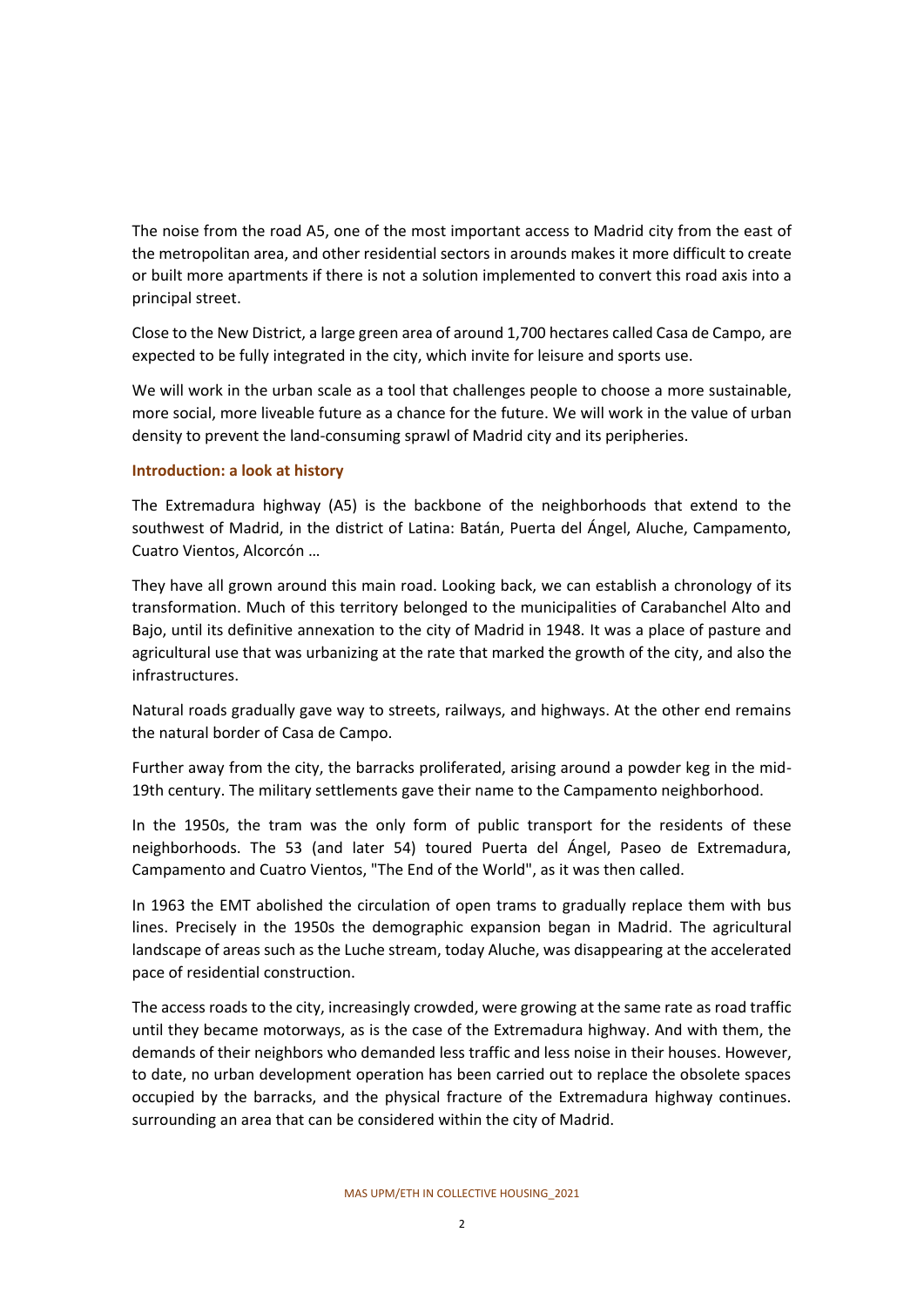# **1. Competitive dialogue between urban development, public space and integration with the consolidated city/ neighborhoods in its environment and metropolitan open spaces**

For the urban planning and open space planning qualification of the new district, a highquality urban planning and open space-related functional planning should be created.

The proposal will continue the process of urban transformation started with the burial of the M-30 and the execution of the Madrid River Project on public land, proposing in the recovered river axis, a strategy comprehensive for intervention in the building and space free private and in the fabric of social activities and economic, through an innovative proposal in Sustainable rehabilitation, revitalization and renewal of the building and the urban scene, which will transform the relations between the A5 border, existing city, Casa de Campo Park and the neighboring districts.

There has been another interesting competition called "Bosque Metropolitano" (Metropolitan Forest), prepared from the Madrid city hall, with a deeper reflection on the value of the void for its orientation to the creation of a great green belt.

# **2. The New District of WEST MADRID, between existing city and Casa de Campo Park – and open spaces at municipality of Alcorcon:**

The challenges and opportunities of urban development are closely related to the development of a sensitivity with urban edges, with integration criteria adapting to the size and scale of the neighboring districts:

- *Equipment that can contribute to satisfying the deficits in its immediate environment and to completing existing equipment.*
- *Activity and commerce: the A5 axis and interior axes associated with large urban boulevards, qualified public spaces.*
- *Green Infrastructure (GI) based on the principle that 'protecting and enhancing nature and natural processes consciously integrated into spatial planning and territorial development'. Create a Green Infrastructure Strategy as 'a strategically planned network of natural and semi-natural areas with other environmental features designed and managed to deliver a wide range of ecosystem services' in both rural and urban settings as a part of the Metropolitan south west area.*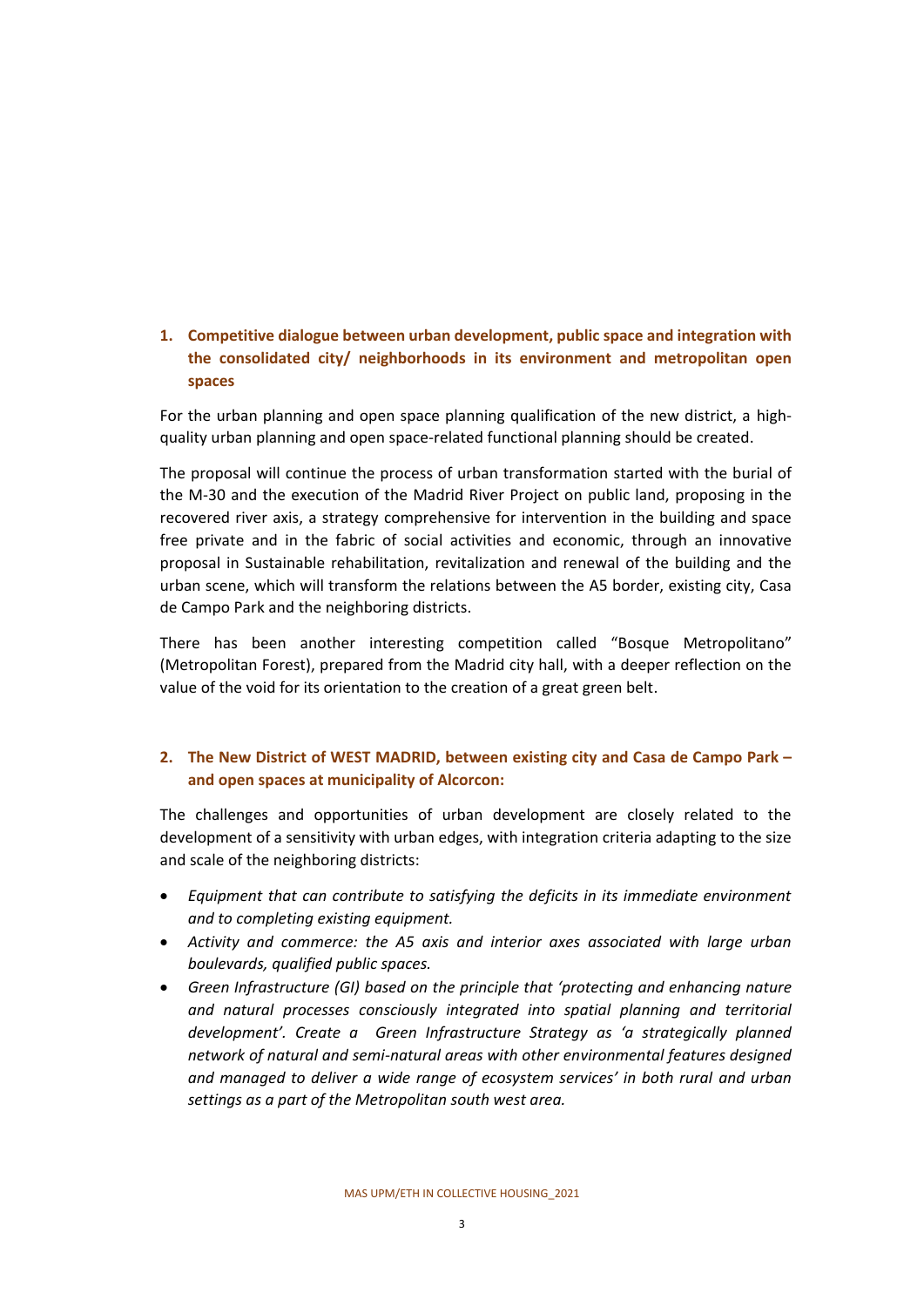# **3. Innovations for the district of the future as part of a large inner-city transformation space**

Developing a district like this offers great opportunities to find future-proof solutions for innovative urban development, sustainable urbanism, embracing social housing, good public and collective spaces, greenery, creating communities that will be resilient in the face of future challenges:

- *Spatial and usage-related identity formation of the subspaces / quarters*
- *Density and inner-city usage intensity*
- *High-quality freedom and promotion of urban ecosystems – greenery*
- *Urbanity through a mix of uses from living, office, education, culture, research and development*
- *Consideration of biodiversity and climate change in aspects of the urban climate and urban water cycles. Innovative supply and disposal (CO2 neutrality).*
- *Development of a sustainable development and mobility concept*
- *Noise protection against the traffic in A5 in the east border*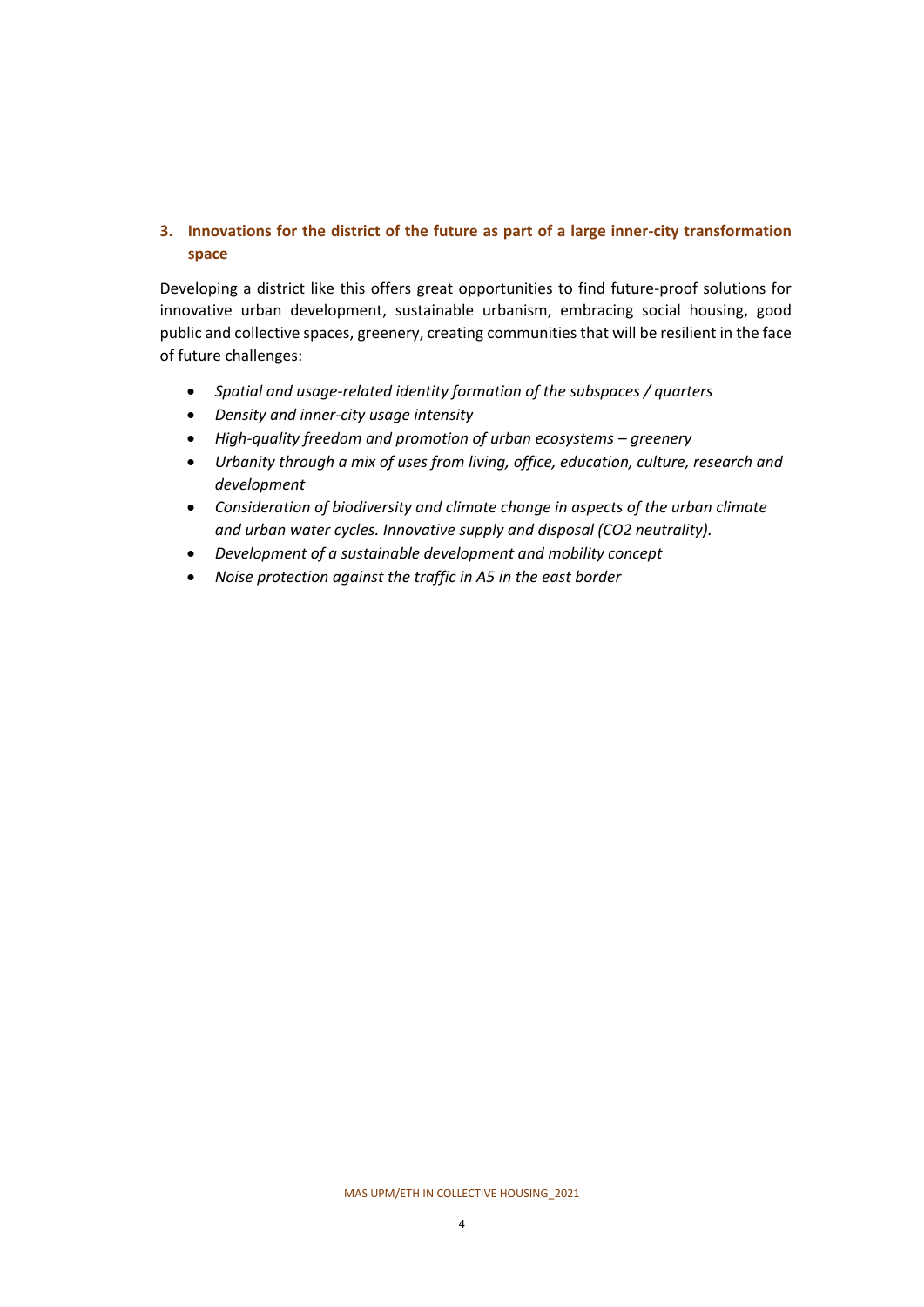# **CONTENTS FOR FIRST WORKSHOP APPROACH SINTHESYS 20.09.2021 – 25.10.2021** Prof. José María Ezquiaga // Prof. Gemma Peribáñez Ayala

## Diagnosis and first project approaches presentation (2 panels A1):

A synthetic presentation has to be made of the most significant contents regarding the different topics of urban study developed for the definition of the intervention programs. The most significant elements are:

- 1. Focus on a general diagnosis view about the concepts: "urban obsolescence problems and urban regeneration needed + green infrastructure", with some of these topics:
	- a. Location context: Central/Peripherical location respect to the city of Madrid, constituting nevertheless a barrier for its own urban integration. Urban pattern, limits and barriers.
	- b. Connectivity: visual and functional connections between buildings and places.
	- c. Integration: land use, built form, landscaping and public space design
	- d. Accessibility: clear and simple access for all types of users
	- e. Mobility, as a part of the city design
	- f. Scale: heights and building mass respect context
	- g. Safety: sense of comfort and location of places that provides a sense of security at all times.
	- h. Quality: materials, durability, comfort …
	- i. Resilience: flexibility and adaptations to changes of the area
	- j. Diversity of places and people.
- 2. The vision of the area made from the perspective of understanding the use of public space by the population and the integration in a consolidated area of the city: residential, offices, commercial, green areas, facilities …
- 3. Proposal approach: Main factors involved in sustainable urban planning, as much as the topics enunciated at first point:
	- a. Microclimate and topography the solar path and its role on urban design and streets distribution under standard and energy efficient point of view.
	- b. The influence of ground lots shape and the density over the construction of a balanced public space, capable of reducing mobility, reducing energy consumptions …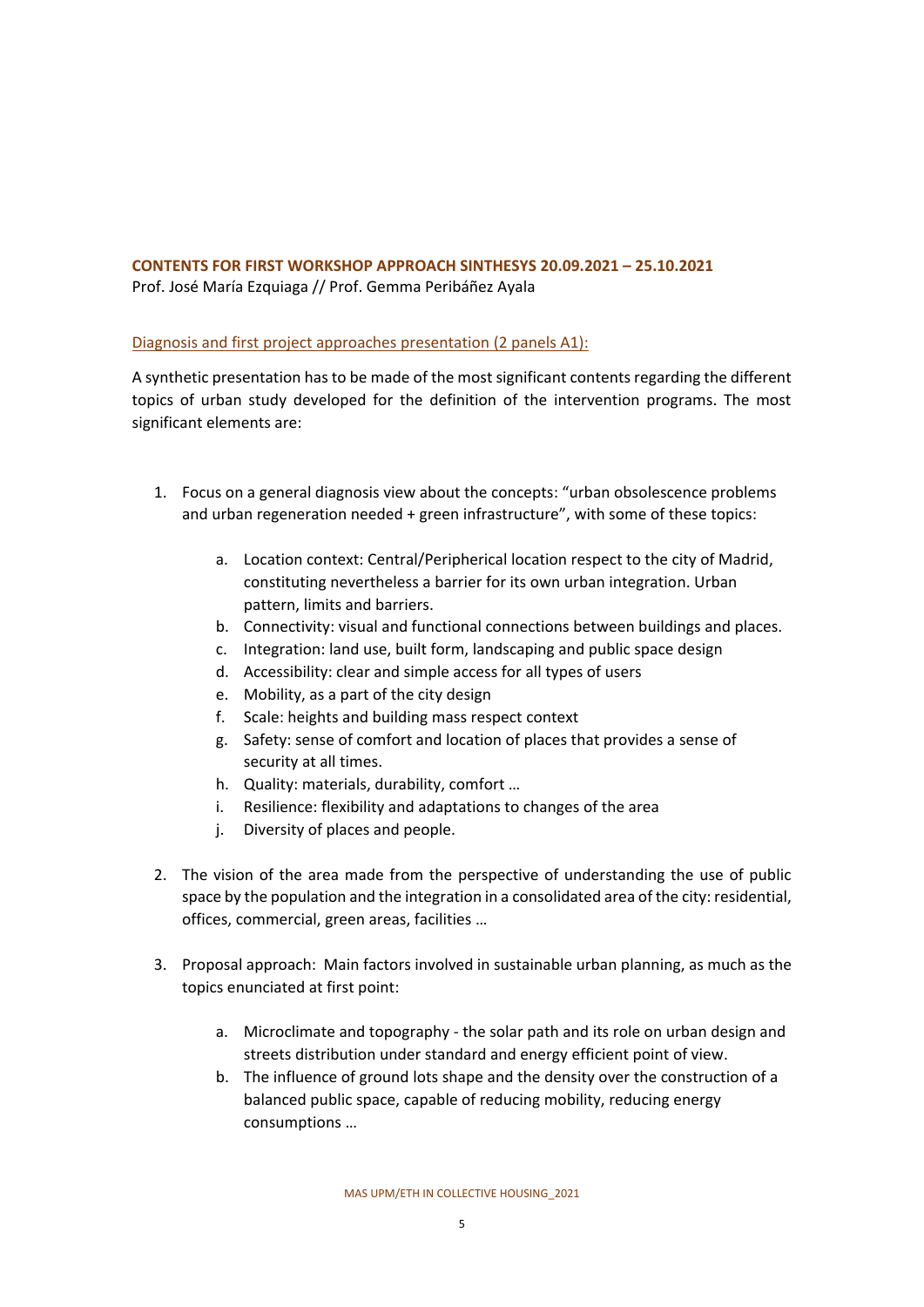c. The adequate ground uses distribution for rational district use, adequate vegetation integration, comfort of the public spaces, etc.

#### **CONTENTS FOR FINAL WORKSHOP**

Prof. José María Ezquiaga // Prof. Gemma Peribáñez Ayala

- I. Diagnosis and project approaches (1 panel A1):
	- Synthetic presentation of the most significant contents regarding the different topics of urban study developed for the definition of the intervention programs at the area. The most significant elements are: context, connectivity, integration, accessibility, mobility, scale, safety, quality, resilience and diversity.
	- Characteristic pattern which gives to the project located at this part of Madrid City an image, the sense of the proposal and means of orientation.

#### II. Project Development (2 panels A1):

The Urban Design Element concerns the physical character and order of the city, and the relationship between people and their environment.

Identification of priorities and relevant items at the strategic thematic areas:

- Context as "urban structure" + "green infrastructure".
- Urban Design Excellence, focused in the topics of urban diagnosis, adding: flood protection, water management, greenery and natural systems, solar control, compactness, energy efficiency, spatial decentration and a sustainable mobility.
- Urban Design Guidelines as a design review process:
	- o Recognize and emphasize major views in the area, with particular attention to those of open space, green spaces and water. Increase the visibility of major destination areas and other points for orientation.
	- o Recognize the existing street pattern, especially as it is related to topography.
	- o Promote large-scale landscaping and open space that define the project and topography.
	- $\circ$  Emphasize the special nature of the project through distinctive landscaping and other features.
	- $\circ$  Recognize the natural and artificial boundaries of the area, and promote connections between areas around.
	- o Design street areas in terms of all the public values that streets afford.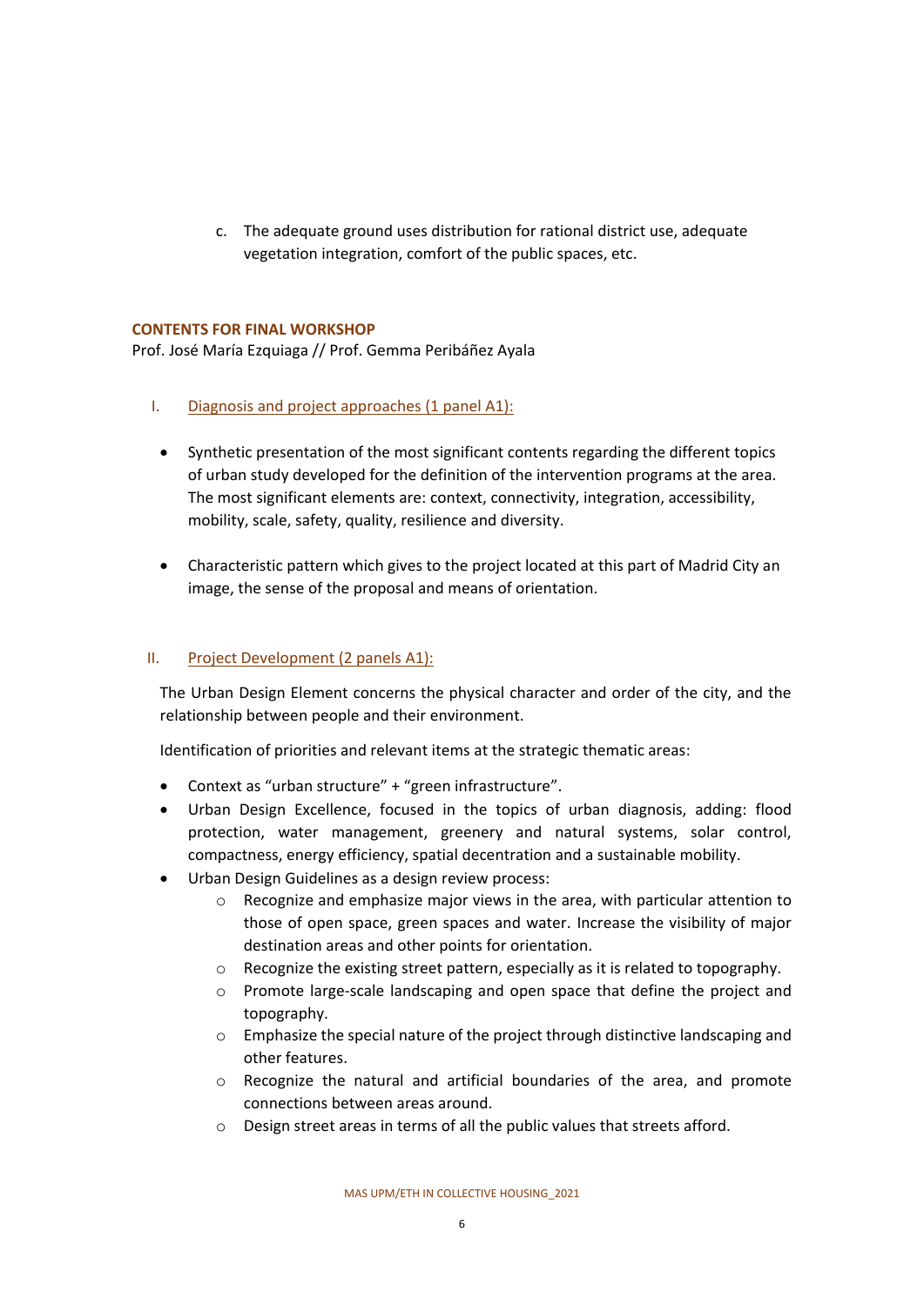- $\circ$  Promote harmony in the visual relationships and transitions between new and older buildings.
- o Promote building forms that will respect and improve the integrity of open spaces and other public areas.
- o Relate the height of buildings to important attributes of the city pattern and public spaces dimensions.
- $\circ$  Protect residential areas from the noise, pollution and physical danger of excessive traffic.
- o Provide buffering for residential properties when heavy traffic cannot be avoided.
- o Provide adequate lighting in public areas.
- o Design walkways and parking facilities to minimize danger to pedestrians.
- o Emphasize the importance of local centers providing commercial and government services. Provide convenient access to a variety of recreation opportunities.
- o Improve pedestrian areas by providing human scale and interest.

#### III. Project Details (1 panel A1):

- Public space proposal
- Density and buildings dimension for different uses: residential, offices, services, …

## IV. Urban Project Reflections: Digital technology (BIG DATA) in the construction of the city and the governance of the urban project developed

Has the digital technology dematerialized the city or the territory, Big Data as a constructor of the city? It's widely acknowledged that the analysis of large amounts of data, Big Data, could provide considerable insight and opportunities for addressing challenges from health to security to transport, and transform planning development of the urban process. Yet, its full potential remains untapped, particularly in public sector decision-making focused in urban planning.

BIM and Geographic Information Systems (GIS) technologies, aggregating real-time data from sensors, telephone interaction flows, social networks, and even data reported by services companies or citizens, are intended to allow various prospective uses, including the acceleration of open innovation projects and services for the citizen's use.